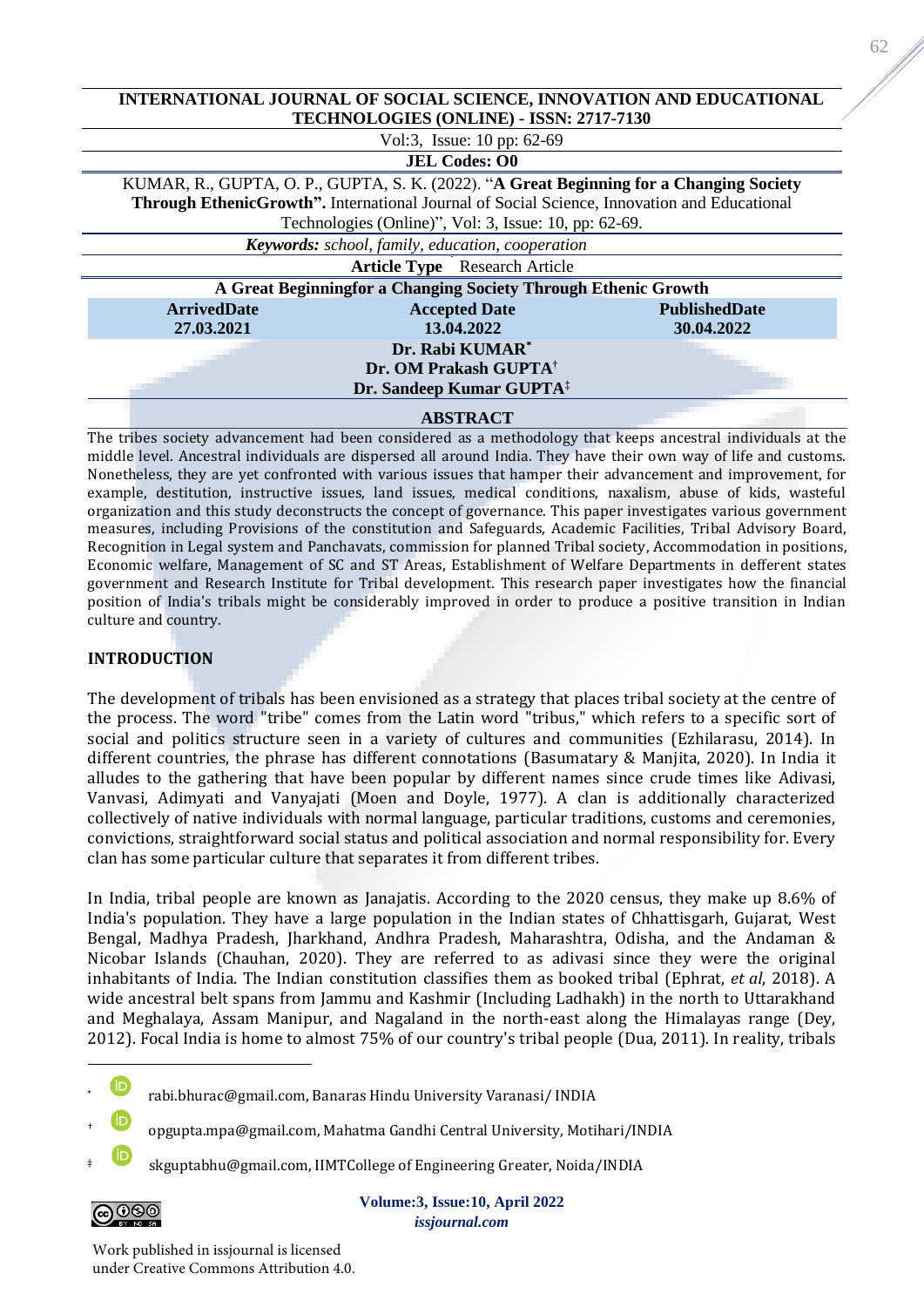have a presence in practically every state in the US, to varying degrees. Tribals typically live isoleted and lonely lives in distant and different locations such as hills and woods. In general, each ancestral region has its own unique language, culture and religious practices (Girase, 2016 & Guha and Ismail, 2015 & Kasi, 2011). Tribal societies are by and large populist, and they trust in and practice local area responsibility for. In any case, the Moghal attack of India in the mid tenth century unfavorably affected the tribals. It prompted a genuine disturbance in the idea of aggregate responsibility for (Jaysawal & Saha, 2014). During the colonial period, the tribal networks lost their privileges over the woodland region that had a place with them. As indicated by the new regulation passed by the British, the timberland regions having a place with the tribals (Kumari & Sahu, 2014), turned into the lawful property of landowners who were selected by them. In this way, the appearance of non tribes into tribes regions constrained them out of the timberland and familial land assets they relied upon for their vocation (Lewis, 2015). They were mercilessly taken advantage of by the land masters whose sole object was to acquire the most extreme monetary advantages out of the timberland assets. Thus, the tribals drove an existence of wretchedness, enduring, hardship and difficulty (Mahipal, 2016). Thusly, as a response to the brutal mistreatment and oppression, they frequently rebelled against the British and the land masters in the eighteenth and mid nineteenth century (Maity, 2016). However, there was hardly any improvement in their lot since the colonial rulers turned a blind eye to their problems and needs (Mishra, 2011).

# **Factors Affecting the Ethinic Growth**

It would be important to investigate the current situation in India with relation to the tribal population (Mishra, 2012). Despite the fact that the country has developed in leaps and bounds in several fields since independence, the tribals' situation has not improved commensurate. They are still dealing with a slew of problems that are impeding their progress and development (Mondal, 2012). They must deal with a variety of issues, which are listed below:

### *Poverty*

Poverty is one of the biggest issues that tribals in India face. A considerable portion of the tribal population lives in poverty. The following statistics demonstrate this.

### **Table 1.** Tribals Poverty (%)

| Year           | 1993-94 | 2005-06 | 2009-10 | 2011-12 | 2015-16 | 2020-21 |
|----------------|---------|---------|---------|---------|---------|---------|
| <b>Tribals</b> | 63.7    | 49.9    | 47.4    | 45.3    | 45.9    | 42.0    |

It definitaly demonstrates that India's poverty rate is decreasing. The rate of decline, on the other hand, is far from adequate (Srihari, 2012). Intense poorness is the greatest stumbling obstacle in the way of development and progress of the tribals society (Rani, 2009). From time to time, the Indian government has introduced numerous Poverty Alleviation Programs and social initiatives. These steps, however, have not produced the expected outcome in a timely and satisfying manner (Pau, 2013). Because poverty and malnutrition are linked, tribals are more likely to contract a variety of ailments, resulting in stunted physical growth and decreased productivity. The death rate among tribals is relatively high as a result of ill health (Pradhan, 2015).

### *Naxalism Issue*

It has brought its appalling head up in India since long. It has contributed ruin with the ancestral existence of country (Ramdas, 2013). The tribal societies are gotten in a tight spot as they need to manage the police department expert from one viewpoint and naxalites on the other. They have regularly been badgering, tormented, took advantage of, and scared by the naxalites issues as well as the police who make their social and personal life incredibly hopeless and cheerless. In the course of the most recent couple of many years, an enormous number of honest tribal's people have been compromised, mistreated, and ruined by the naxalites for their egotistical closures. This has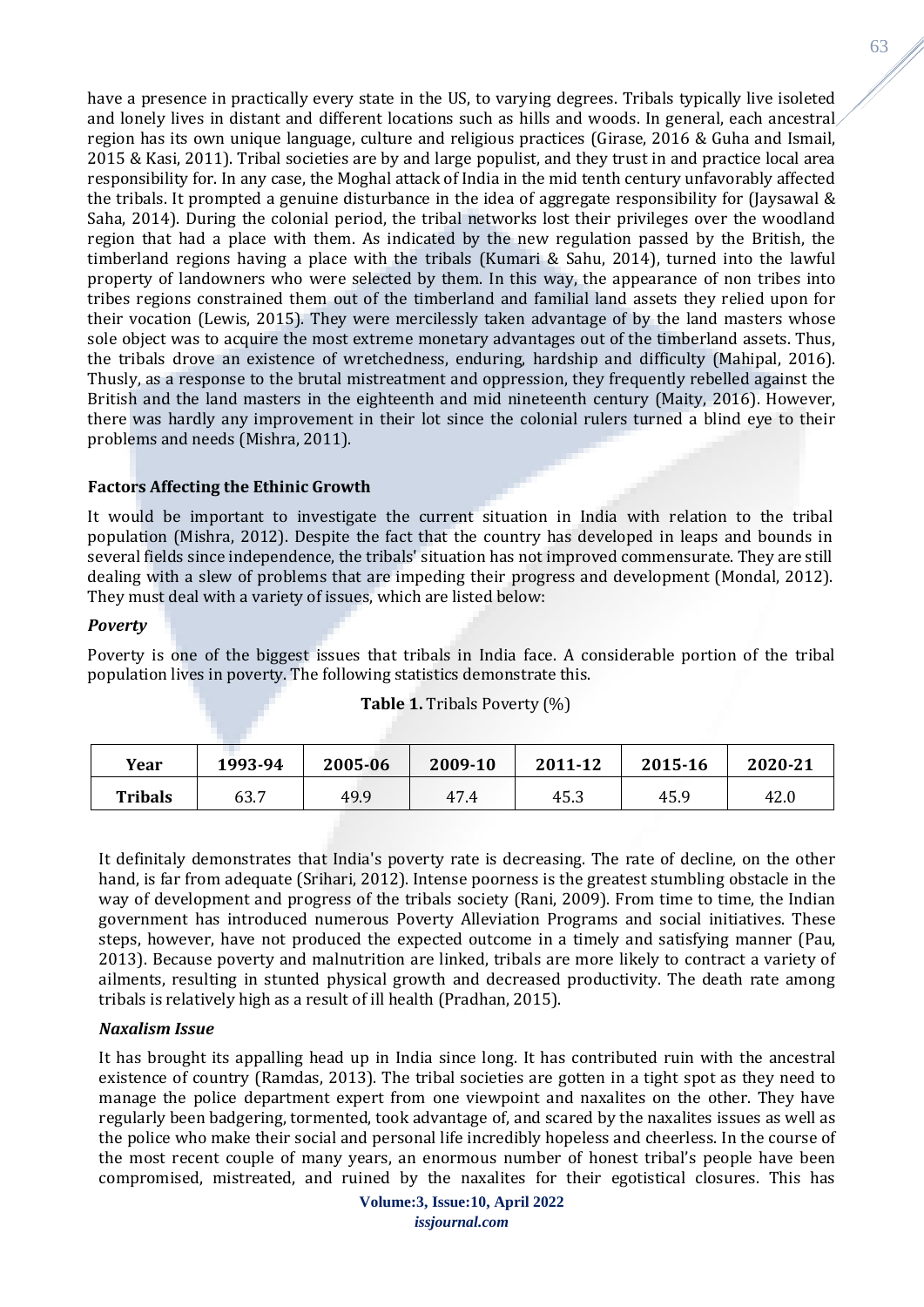prompted a great deal of mental aggravation, disarray, and mental bewilderment among the tribal society. Hence the ascent of the naxalite developments has been exceptionally unfavorable to ancestral government assistance and development paths in India.

# *Health Problems*

Tribal populations experience the ill effects of numerous constant and dangerous infections separated from persevering ailing health and lack of significant supplements in their weight control plans. Liquor abuse is a significant issue which frequently ruins numerous ancestral lives and their families. It likewise prompts liver brokenness which is frequently lethal. Tuberculosis and sickness are the normal infections common among the tribal society. Absence of clinical offices, legitimate information and mindfulness is basically liable for the high pace of sicknesses and demise among them. Indeed, now a days numerous ancestral individuals use strange notion and conventional technique in treatment ofsicknesses which are frequently inadequate.

# *Exploitation of Children*

Child exploitation and abuse are frequent in indigenous groups. Basic human rights are frequently denied to children. Many tribals engage their young children in various forms of home chores instead of registering them to school for formal education, which hinders their appropriate growth and development. As a result, the children are denied the basic rights to which every kid is entitled.

# *Educational Problems*

Education is the way to information and data as well as a better personal satisfaction. Tragically, destitution and lack of education complete one another generally. Training is a crucial element for progress and progress in the advanced world. Nonetheless, it is far off for some tribal society in India. Notwithstanding Government endeavors to advance training, the education growth rate among Scheduled Tribes society stays low when contrasted with the public normal. As indicated by the 2020 enumeration, Scheduled Tribes have an education pace of 69.4% as it were. Various variables are liable for this pitiful situation. Destitution, absence of assets, absence of transport offices, absence of mindfulness, old outlook, accessibility of customary experience and information, absence of inspiration and so on are a portion of the significant explanations behind the instructive backwardness of the tribals. Formal training littly affects ancestral gatherings since it isn't viewed as important to release their social commitments. Strange notions, blind convictions, fantasies, and fears assume a significant part in their detachment towards instruction.

### *Land Problems*

Tribals rely solely upon agribusiness and related jobs for their vocation. Notwithstanding, they had been casualties of imperialism and the resultant land distance. All things considered, they have been taken advantage of by moneylenders and brokers. With the progression of time the tribals have progressively underestimated. Quick industrialization and urbanization has prompted monstrous ecological debasement, deforestation, and loss of regular assets. These improvements antagonistically affect the customary occupation of the ancestral individuals. Numerous ancestral populaces have been seized of their local terrains because of different formative tasks attempted by the Government every now and then without getting reasonable remuneration for their removal. The greater part of the jobs occupied with by tribals fall into essential jobs like hunting, social affair, and agribusiness. The innovations utilized in these exercises are generally crude, outdated, and useless. Thus, the tribal society find it difficult to work on their financial situation in any significant manner.

### **Governance Found Inefficient**

The tribal pop. in India has endured a ton because of exceptionally wasteful, awkward, and degenerate organization in various pieces of the country. The India Government has started numerous excellent plans and government assistance programs for the elevate and advancement of the ancestral individuals. In any case, the products of these projects don't arrive at the planned recipients because of uncontrolled defilement, bungle, broken execution, and unfortunate administration. In this manner, 64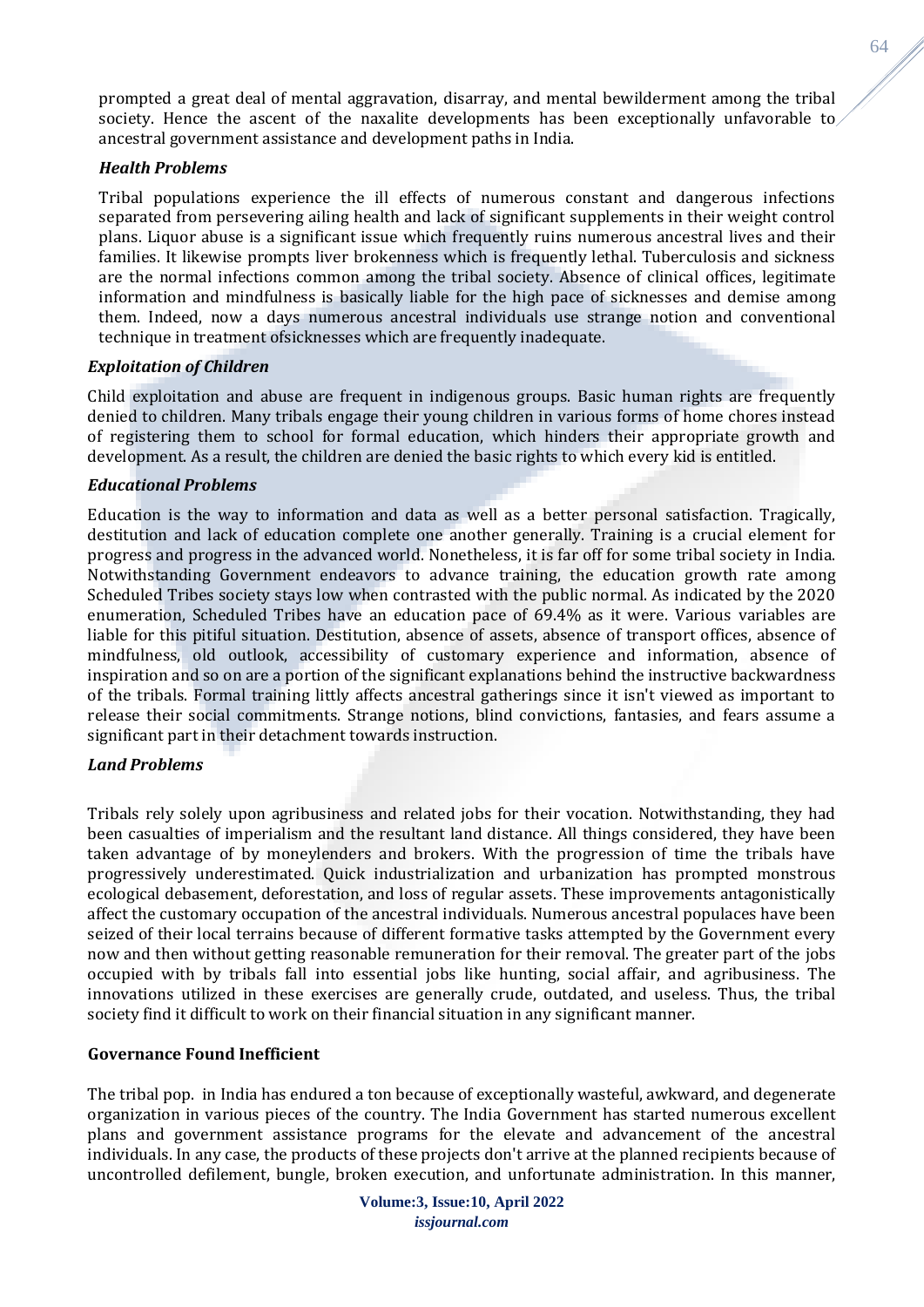the state of the tribal society in India has not gone through any critical growth throughout the long term.

# **Tribal Society Growth and its Measurement**

It is critical that the status of tribal society in India grown dramatically for them to be integrated into the nation mainstream. Since independence, the government has proposed and executed a variety of initiatives. The following are the primary steps for tribal society development.

## **Constitutional and Safeguards Provisions**

The Indian constitution has made extraordinary arrangements for the Scheduled Tribes. Article 342 of the constitution has indicated the ST people group in India. Article 164 accommodates a service of ancestral government assistance in ancestral ruled states like Odisha, Madhya Pradesh and Bihar. These services take care of the government assistance of the STs in their particular states (Sen, 2018).

Article 244 accommodates incorporation of a fifth timetable in the constitution for the organization of the states which have an enormous ancestral populace. Further, Article 275 accommodates award of exceptional assets by the association local Government bodies to state governments for the government assistance of STs (Yamanoorappa & Manikamma, 2014).

# **Facilities for Education**

Education is undeniably the most important factor in achieving socioeconomic progress and prosperity. As a result, a special emphasis has been placed on raising tribal people's educational standards. As a result, they are given precedence in receiving vocational and technical training. They also receive stipends, scholarships, books, stationery, and other required equipment for a better learning experience. Hostal facilities in schools for them had also been established in various parts of India.

# **Bodies Responsible for the Development Advisory Council for Tribes**

The constitution's fifth schedule provides for the establishment of a Tribe's Advisory Council in all states with scheduled territories like as Madhya Pradesh, Bihar, Andhra Pradesh, Odisha, Rajasthan, Punjab and West Bengal. These advisory councils provide advice to the government on issues concerning the welfare of ST and the growth of Scheduled Areas.

### **Position in Legislatures and Panchayats**

Scheduled Tribes are protected by the Indian constitution, which also promotes their educational and economic interests. Scheduled Tribes have seats reserved in the Loksabha and State Assemblies under Articles 330 and 332 of the constitution. In the Panchayati Raj system, seats are reserved for Scheduled Tribes in District, Block, Gram Panchayats and so on.

### **Scheduled Tribes and its Commission**

Under Article 338 of the Indian Constitution, a commissioner is appointed to investigate any concerns touching the protections for SC and ST. It also reports to the President of India on how well these measures are performing.

### **Job Reservation**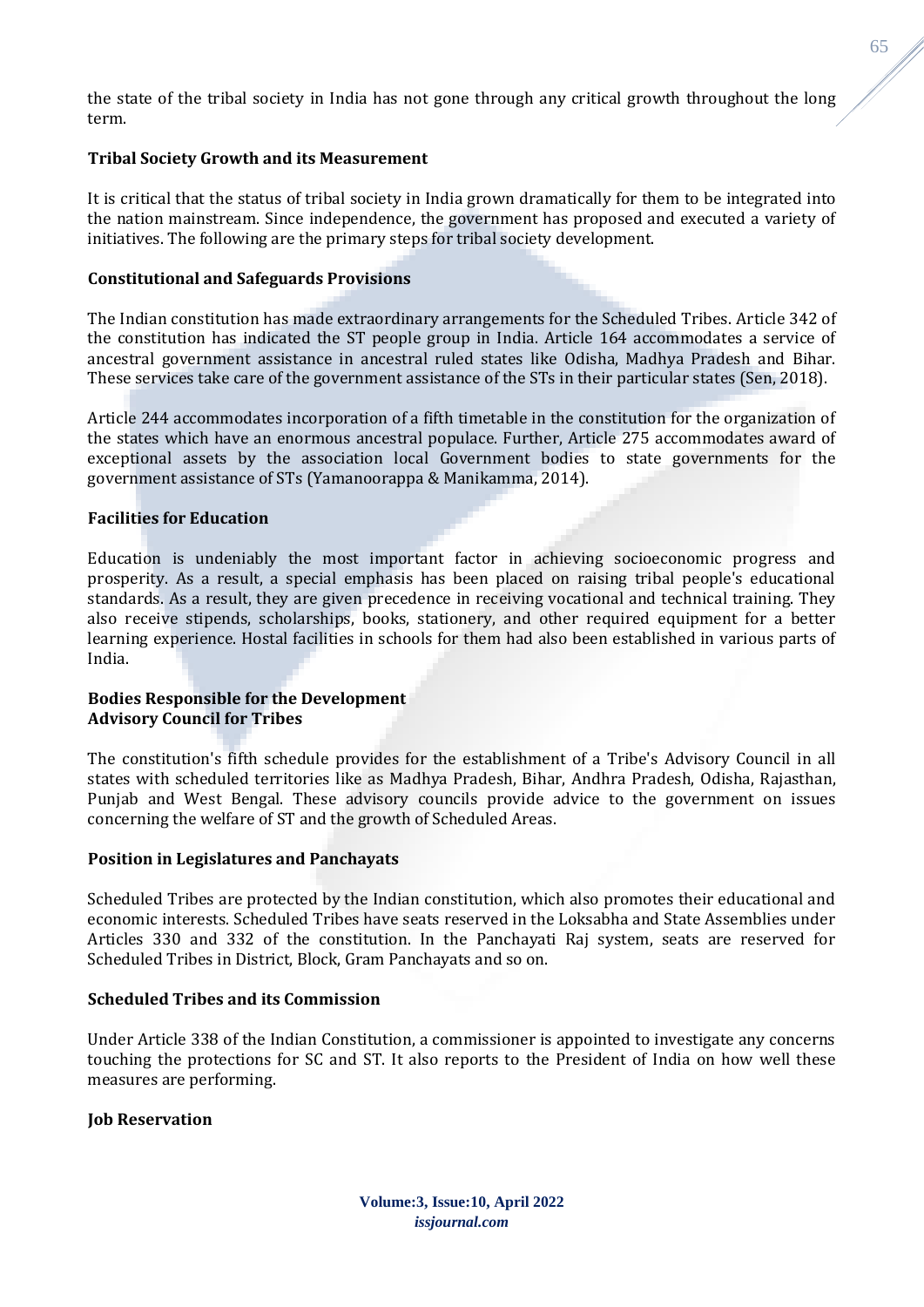The government has placed a specific focus on ensuring proper representation of indigenous people in government services. As a result, various specific concessions have been made, such as employment reservation, age restriction relaxation, eligibility criterion relaxation, and so on.

## **Economic Opportunities**

A greater part of the ancestral populace in India relies upon agribusiness for their vocation. Nonetheless, they don't for the most part approach present day and logical cultivating strategies. An enormous number of ancestral individuals embrace moving development which unfavorably affects soil efficiency and harvest yield over the long haul. This is a significant issue in numerous transcendently ancestral provinces of India (Yamanoorappa & Manikamma, 2014). Accordingly, the Indian government has begun a plan to control and beat moving development in these states down. Aside from it, various steps have been embraced to further develop water system offices to recover squander land and circulate it among the SC and ST individuals. Furthermore, offices have been accommodated the acquisition of manure, better seeds, domesticated animals, and agrarian hardware and so on Steers reproducing and poultry cultivating which can be profoundly productive are likewise advanced among these individuals (Viswanathan & VanLehn, 2017).

The India Government has given a unique push on the improvement of bungalow enterprises. Consequently, different plans have been sent off to give credits and sponsorships. Aside from banks, co-employable social orders additionally give credit to the ancestral individuals in various provinces of India.

# **Scheduled and Tribal Areas and their Administration**

The Indian government has established rules for the administration of "Scheduled Areas." It provides the finances required to increase department efficiency and promote a higher quality of life for indigenous communities (Tore, 2007).

## **Welfare Department in States and establishment**

Welfare departments have been formed in a number of states with a significant tribal population under the requirements of Article 164 (1) of the Indian Constitution. These departments have been entrusted to a minister in each state (Sen, 2018).

### **Research Institute for Tribals**

After India's autonomy, the Central and State Governments have put forth vivacious attempts for the government assistance and elevate of the ancestral individuals (Salini, 2017). Exceptional projects for their improvement have been embraced in the progressive long-term plans. To accomplish these targets, In states like as Odisha, Bihar, Rajasthan, Madhya Pradesh and West Bengal, Tribal and Harijan Research Institutes have been established (Sandeep, 2017). These organisationsare in charge of escalating inquiries into ancestral manifestations, culture, customs, and traditions.

This multitude of measures are pointed toward increasing the expectation and personal satisfaction among the tremendous ancestral populace of India who have carried on with an existence of destitution, backwardness, hopelessness, persecution and social segregation. Therefore, they have not had the option to live up to their maximum capacity and contribute genuinely to the advancement of our country in general. It is trusted that these endeavors and drives will essentially improve the government assistance and prosperity of these individuals. Our country can't flourish in the event that sizable areas of the populace lead a pitiable and minimized life. In this way, it is to everyone's greatest advantage that the financial status of the tribals of India ought to work on significantly to achieve a positive change of the Indian culture and country in general.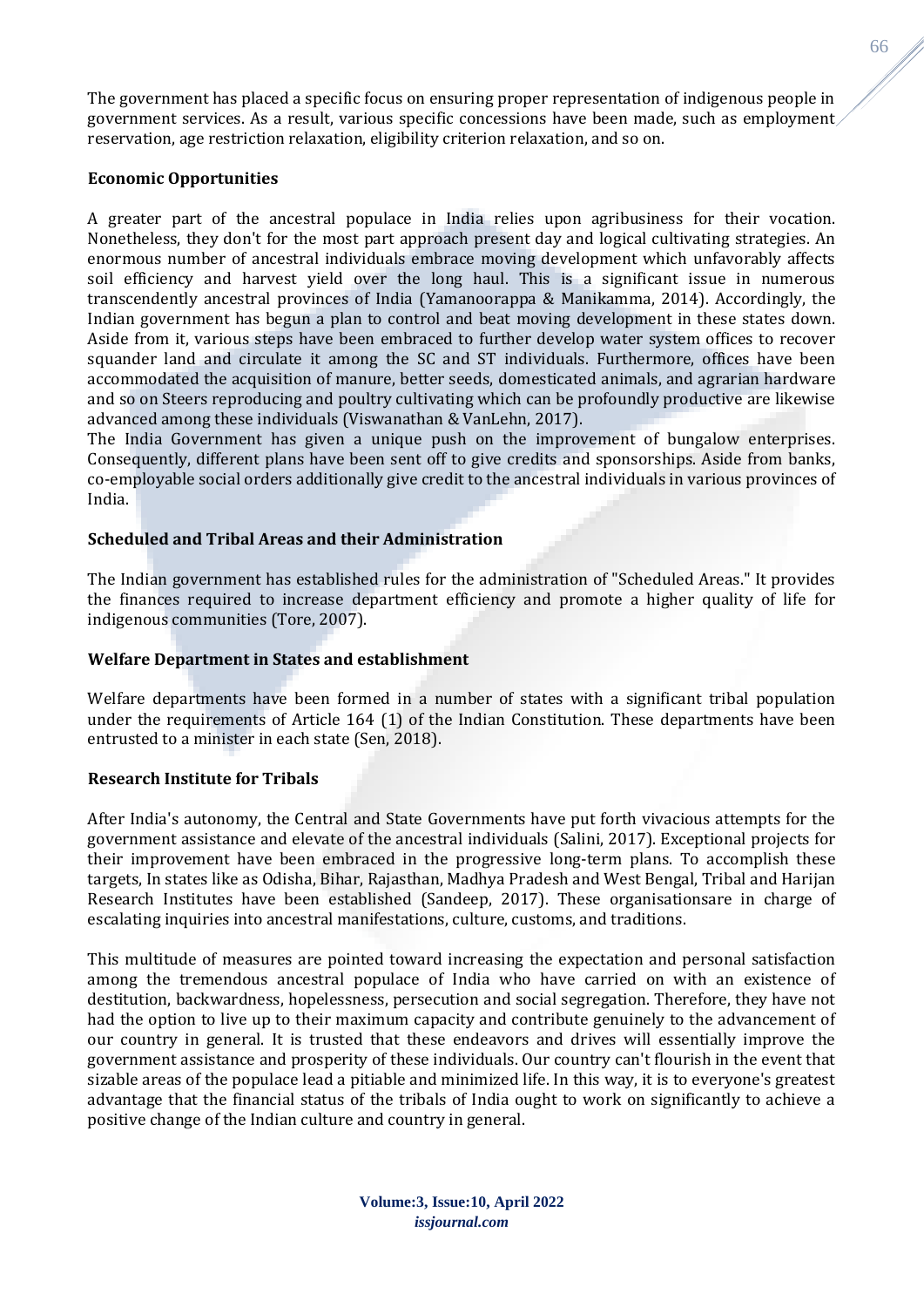**Acknowledgment:** The authors have not received financial support from the University or any other institution/organization. The authors are grateful to the journal's anonymous reviewers for their extremely helpful suggestions to improve the quality of the manuscript.

**Conflicts of Interest:** The authors declare no conflict of interest.

### **References**

- Amalaha, Moen & Doyle. (1977). [Academic achievement motivation of Ibo fifth formers.](https://d.lib.msu.edu/etd/42908) <https://doi.org/doi:10.25335/M56D5PR9F>
- B. Ezhilarasu. (2014). Impact of Globalization on Tribals in India. *Indian Journal of Applied Research*, *4(10)*, 176-178. [https://www.worldwidejournals.com/indian-journal-of-applied-research-](https://www.worldwidejournals.com/indian-journal-of-applied-research-(IJAR)/recent_issues_pdf/2014/October/October_2014_1492781230__54.pdf)  $(IIAR)/$ recent issues pdf/2014/October/October 2014 1492781230 54.pdf
- Basumatary, M. (2020). 'Issues, Challenge and Development Problems in Socio, Economic and Culture of Tribal People in Assam'. International Journal of Recent Technology and Engineering, vol. 8, issue 5, pp. 1522-1524. https://www.ijrte.org/wp-content/uploads/papers/v8i5/D9226118419.pdf
- Bear, L. S. (2009). Tribal Conservationists. *Survival International*. https://www.survivalinter national.org/conservation.
- Chauhan, R.S. (2020). Dristihinder Jonyo Siksha O Prayukti, Yojona: Dhanadhanye, Ministry of Information and Broadcasting, pp-24.
- [https://www.academia.edu/64928824/SCHEDULED\\_TRIBE\\_GIRL\\_STUDENTS\\_WITH\\_SPECIAL\\_NEE](https://www.academia.edu/64928824/SCHEDULED_TRIBE_GIRL_STUDENTS_WITH_SPECIAL_NEED_AND_ARTIFICIAL_INTELLIGENCE) [D\\_AND\\_ARTIFICIAL\\_INTELLIGENCE](https://www.academia.edu/64928824/SCHEDULED_TRIBE_GIRL_STUDENTS_WITH_SPECIAL_NEED_AND_ARTIFICIAL_INTELLIGENCE)
- Dey, S. (2012). Essay on the general characteristics of Tribal Economy in India. *Preserve Article*. [http://www.preservearticles.com/essay-on-the-general-](http://www.preservearticles.com/essay-on-the-general-%20characteristics-of-tribal-economy-in-india.html) characteristics-of-tribal-economy-in[india.html](http://www.preservearticles.com/essay-on-the-general-%20characteristics-of-tribal-economy-in-india.html)
- Dua, P. (2011). Essay Measures for the Upliftment of Scheduled Tribes. *Share Your Essays.*  <http://www.shareyouressays.com/essays/essay-> measures-for-the-upliftment-of-scheduledtribes/86763
- Ephrat, A., et al. (2018). Looking to Listen at the Cocktail Party: A Speaker-Independent Audio- Visual Model for Speech Separation. arXiv preprint arXiv:1804.03619[.http://www.shareyouressays.com/essays/the-social-and-](http://www.shareyouressays.com/essays/the-social-and-%20cultural-change-in-tribal-india-essay/91755) cultural-change-in-tribal[india-essay/91755](http://www.shareyouressays.com/essays/the-social-and-%20cultural-change-in-tribal-india-essay/91755)
- Gaurav. (2013). The Social and Cultural Change in Tribal India Essay. *Share Your Essays. <https://www.shareyouressays.com/essays/the-social-and-cultural-change-in-tribal-india-essay/91755>*
- Girase, S. (2016). The Problems of Indian Tribal Communities in Current Scinario. *International Journal of Development Research*. Vol. 06, 7924-7927. https://www.journalijdr.com/sites/default/files/issuepdf/5356.pdf
- Guha, S. & Md. Ismail. (2015). 'Socio-Cultural Changes of Tribes and Their Impacts on Environment with Special Reference to Santhal in West Bengal'. Global Journal of Interdisciplinary Social Sciences, Vol.4 (3):148-156. [https://www.walshmedicalmedia.com/open-access/socio-cultural-changes-of](https://www.walshmedicalmedia.com/open-access/socio-cultural-changes-of-tribes-and-their-impacts-on-environment-with-special-reference-to-santhal-in-west-bengal.pdf)[tribes-and-their-impacts-on-environment-with-special-reference-to-santhal-in-west-bengal.pdf](https://www.walshmedicalmedia.com/open-access/socio-cultural-changes-of-tribes-and-their-impacts-on-environment-with-special-reference-to-santhal-in-west-bengal.pdf)
- Maralusiddaiah, H. M. (2011). Globalization: its Impacts on Indigenous Communities. *Anthropologywa*. [http://anthropologywa.org/iuaes\\_aas\\_asaanz\\_conference2011/0047.html](http://anthropologywa.org/iuaes_aas_asaanz_conference2011/0047.html)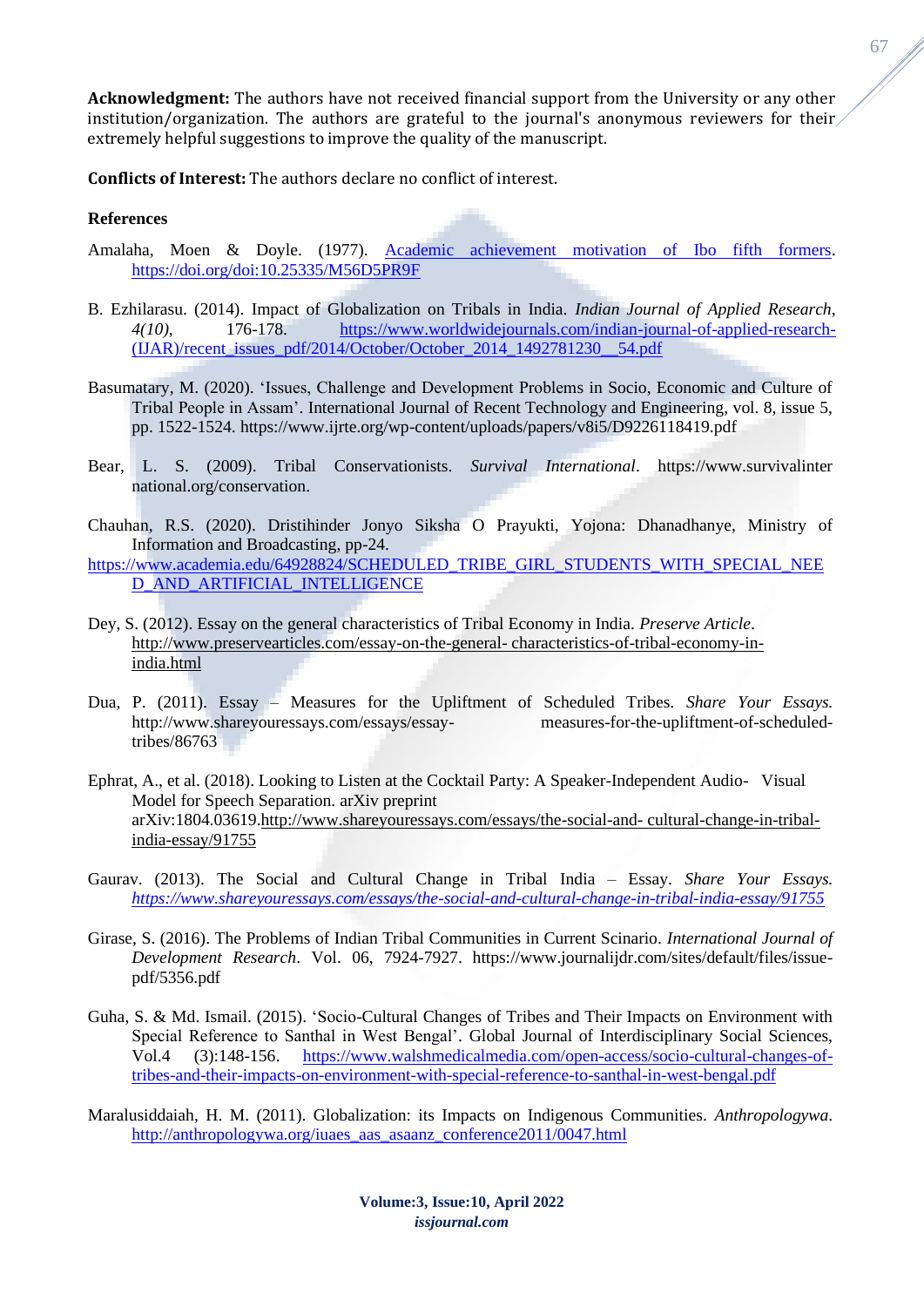- Jaysawal, N., Saha, S. (2014). Marginalisation of Tribal Communities due to Globalization. *Indian Journal of Dalit and Tribal Studies (IJDTS)*. https://www.researchgate.net/publication/277559186 Marginalisation of Tribal Communities due t [o\\_Globalization](https://www.researchgate.net/publication/277559186_Marginalisation_of_Tribal_Communities_due_to_Globalization)
- Kasi, E. (2011). Poverty and development in a marginal community: case study of a settlement of the Sugali Tribe in Andhra Pradesh. India. *PubMed*. <https://pubmed.ncbi.nlm.nih.gov/21568037/>
- Kabita Kumari Sahu, D. (2014). Challenging Issues of Tribal Education in India. IOSR Journal of Economics and Finance, 48-52. http://dx.doi.org/10.9790/5933-03224852.
- Lewis, L.M. (2015). Socio-Cultural Changes of Tribes and Their Impacts on Environment with Special Reference to Santhal in West Bengal. *Research Gate*. [https://www.researchgate.net/publication/283054851\\_Socio\\_-](https://www.researchgate.net/publication/283054851_Socio_-Cultural_Changes_of_Tribes_and_Their_Impacts_on_Environment_with_Special_Reference_to_Santhal_in_West_Bengal) Cultural Changes of Tribes and Their Impacts on Environment with Special Reference to Sant [hal\\_in\\_West\\_Bengal](https://www.researchgate.net/publication/283054851_Socio_-Cultural_Changes_of_Tribes_and_Their_Impacts_on_Environment_with_Special_Reference_to_Santhal_in_West_Bengal)
- Mahipal, B. (2016). Tribal education in India. *Cultural Survival Quarterly Magazine.* https:/[/www.culturalsurvival.org/publications/cultural-](http://www.culturalsurvival.org/publications/cultural-) survival-quarterly/40-4-waterlifeMaralusiddaiah
- Maity, B. (2016). Essays in development economics on gender and tribes in India. *University of British Columbia.* https://open.library.ubc.ca/ cIRcle/collections/ubctheses/24/items/1.0307290.
- Mishra, M. (2011). Classification of Indian Tribes on the Basis of their Economic Condition. *Share Your Essays.* <http://www.shareyouressays.com/> knowledge/classification-of-indian-tribes-on-the-basis- oftheir-economic-condition/111195
- Mishra, M. (2012). Comprehensive Essay on Bhils Tribe of India.*Share Your Essays.* [http://www.shareyouressays.com/knowledge/classificati on-of-indian-tribes-on-the-basis-of-their](http://www.shareyouressays.com/knowledge/classificati%20on-of-indian-tribes-on-the-basis-of-their-economic-%20condition/111195)economic- [condition/111195](http://www.shareyouressays.com/knowledge/classificati%20on-of-indian-tribes-on-the-basis-of-their-economic-%20condition/111195)
- Mondal, P. (2012). Essay on Tribes in India (Researched Essay). *Your Article Librar.* Retrieved from [http://www.yourarticlelibrary.com/tribes/essay-on-](http://www.yourarticlelibrary.com/tribes/essay-on-%20tribes-in-india-researched-essay/4416) tribes-in-india-researched-essay/4416
- Mondal, P. (2015). Measures Regarding Tribal Developmement in India. *Your Article Librar.*
- Pradhan, S. (2015). Globalization and its Effect on Tribal Development. *International Journal for Innovative Research in Multidisciplinary Field*. Vol.1, 172-178. [https://www.ijirmf.com/wp](https://www.ijirmf.com/wp-content/uploads/2016/11/201510032.pdf)[content/uploads/2016/11/201510032.pdf](https://www.ijirmf.com/wp-content/uploads/2016/11/201510032.pdf)
- Pau, ZK P. (2013). Development and poverty among tribal people in India. *E-pao.net.* Retrieved from http://www.e- pao.net/epSubPageExtractor.asp?src=news\_section.opinions.
- Politics and Governance.Development and povert y among tribal people in India
- Paul, B. P. (2013). Income, Livelihood and Education of Tribal Communities in Kerala Exploring Inter-Community Disparities. Korchi. [http://citeseerx.ist.psu.edu/viewdoc/download?doi=10.1.](http://citeseerx.ist.psu.edu/viewdoc/download?doi=10.1) 1.823.7446&rep=rep1&type=pdf
- Ramdas, R. (2013). A Separate Telangana: Promises and Prospects for Tribal People. Economic and Political Weekly, 118-122. https://www.epw.in/journal/2013/29/notes/separate-telangana.html
- Rani, R. N. (2009). Socio-cultural factors that influence tribal women in decision making on farm and home activities in Khammam District of Andhra Pradesh. Mysore Journal of Agricultural Sciences, 43(2), 344-347.<http://dx.doi.org/10.22158/wjssr.v2n2p362>